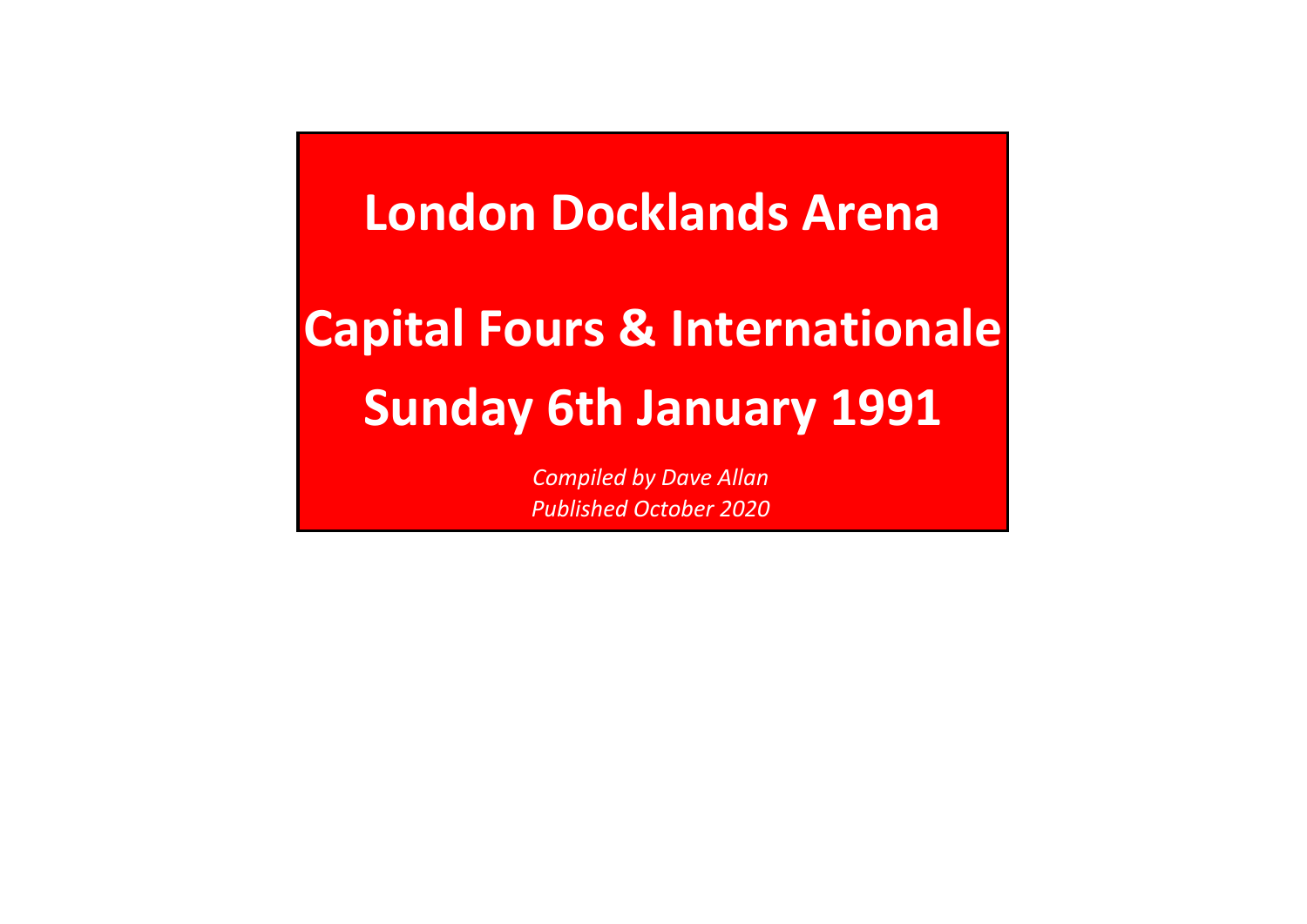



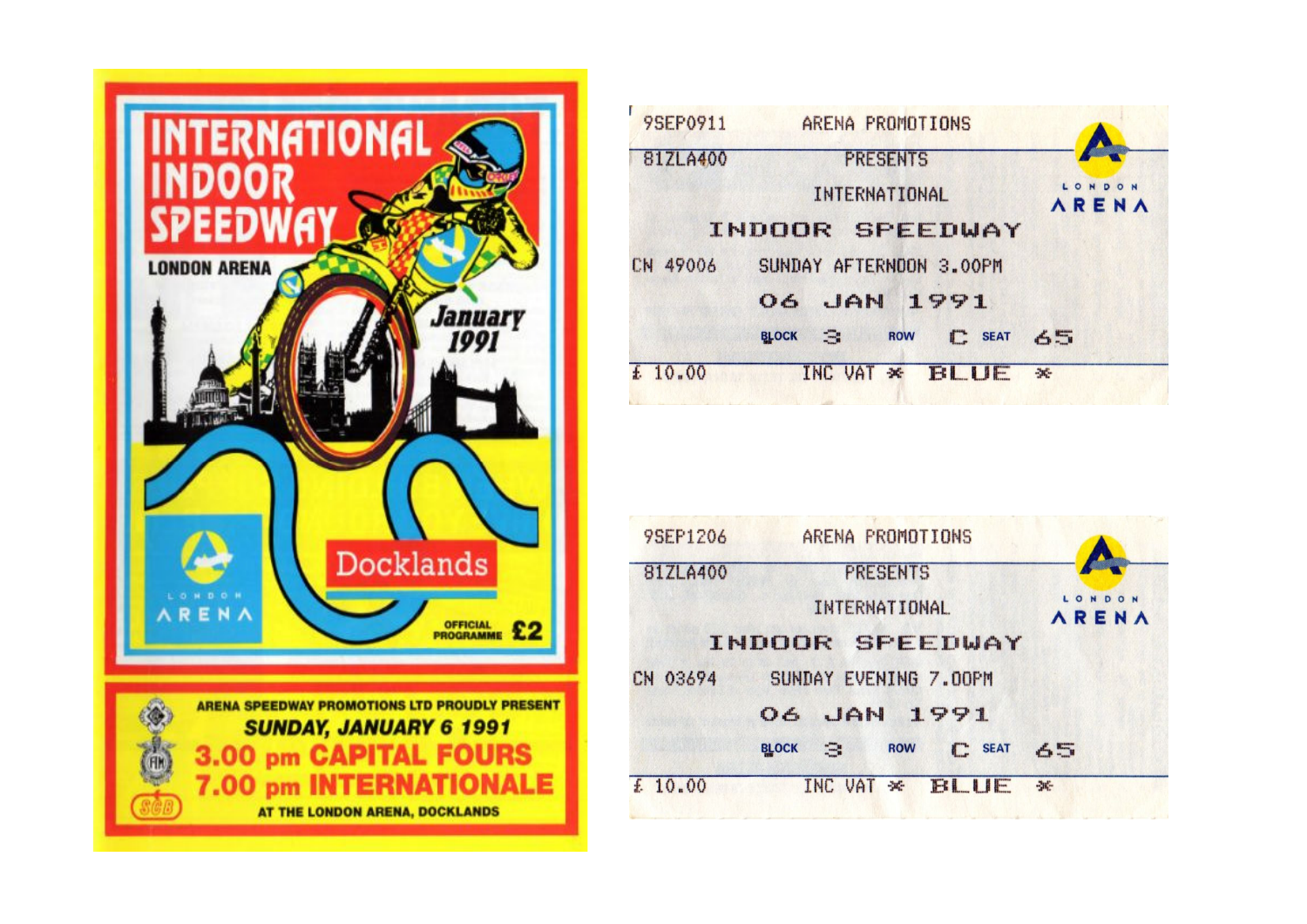## **London Dicklands Arena: Eastenders v Trafalgar Squares v West End Wonders v City Slickers Sunday 6th January 1991 (Capital Fours)**

| Eastenders 11               |                |              |   |           | <b>TOT</b>   | <b>Wes</b>  |
|-----------------------------|----------------|--------------|---|-----------|--------------|-------------|
| 1. Martin Goodwin           | <b>FX</b>      | R            | 1 | <b>FX</b> | 1            | 9.          |
| 2. Michael Warren           | 0              | $\mathbf{1}$ | F | 1         | $\mathbf{2}$ | 10.         |
| 3. Troy Pratt               | R              | 0            | 1 | 0         | 1            | 11.         |
| 4. Paul Whittaker (capt.)   | $\overline{2}$ | F            | 3 | 1         | 6            | 12.         |
| 17. Ben Howe (res.)         | $\mathbf{1}$   |              |   |           | 1            | 18.         |
| <b>Trafalgar Squares 17</b> |                |              |   |           | <b>TOT</b>   | <b>City</b> |
| 5. Steve Regeling (capt.)   | 0              | 2            | 2 | FN        | 4            | 13.         |
| 6. Les Collins              | $\overline{2}$ | <b>FX</b>    | 2 | 2         | 6            | 14.         |
| 7. Paul Woods               | $\mathbf{1}$   | R            | 2 | F         | 3            | 15.         |
| 8. Darren Sumner            | $\mathbf{1}$   | 1            | 1 | 1         | 4            | 16.         |
| 17. Ben Howe (res.)         |                | Did not ride |   |           |              | 18.         |

Ht. 01: Campbell, Whittaker, Tatum, Regeling, 44.8 (NTR)

- Ht. 02: Lawson, Collins, Pratt (f, rem, ret), Standing (fell), 44.5 (NTR)
- Ht. 03: Rossiter, McKinna, Sumner, Warren, 42.8 (NTR)
- Ht. 04:(rerun) Dugard, Cobby, Woods, Goodwin (f, exc), 47.1
- Ht. 05: (rerun) Rossiter, Cobby, Whittaker (fell), Collins (f, exc), 46.9
- Ht. 06: McKinna, Regeling, Dugard, Pratt (f, rem), 43.4
- Ht. 07: Tatum, Lawson, Warren, Woods (ret), 44.1
- Ht. 08: Campbell, Standing, Sumner, Goodwin (ret), 42.1 (NTR)
- Ht. 09:Whittaker, Lawson, Sumner, Dugard, 41.8 (NTR)
- Ht. 10: Campbell, Woods, Pratt, Rossiter, 41.6 (NTR)
- Ht. 11: Standing, Regeling, Cobby, Warren (f, rem, fell), 43.9
- Ht. 12: Tatum, Collins, Goodwin, McKinna, 42.3
- Ht. 13: Tatum, Cobby, Sumner, Pratt, 42.5
- Ht. 14: McKinna, Standing, Whittaker, Woods (fell), 41.4 (NTR)
- Ht. 15: Campbell, Collins, Warren, Dugard, 41.9

Ht. 16: (rerun) Rossiter, Lawson, Ben Howe, Regeling (f, ns), Goodwin (f, exc), 43.2

**Results compiled from marked programme.**

## **Top Scorers Race**

Paul Whittaker, Andy Campbell, Neville Tatum, Les Collins, 41.1 (NTR)

|                | <b>TOT</b> | <b>West End Wonders 30</b> |   |              |                |   | <b>TOT</b> |     |
|----------------|------------|----------------------------|---|--------------|----------------|---|------------|-----|
| FX             |            | 9. Alun Rossiter (capt.)   | 3 | 3            | 0              | 3 | 9          |     |
| 1              |            | 10. Paul Dugard            | 3 | 1            | 0              | 0 | 4          |     |
| 0              |            | 11. Dean Standing          |   | 2            | 3              | 2 |            |     |
| 1              | 6          | 12. Neville Tatum          |   | 3            | 3              | 3 | 10         |     |
|                |            | 18. Roland Pollard (res.)  |   | Did not ride |                |   |            |     |
|                | <b>TOT</b> | <b>City Slickers 36</b>    |   |              |                |   | <b>TOT</b> |     |
| FN             | 4          | 13. Steve Lawson (capt.)   | 3 | 2            | $\overline{2}$ | 2 | 9          |     |
| $\overline{a}$ | 6          | 14. Andy Campbell          | 3 | 3            | 3              | 3 | 12         | (M) |
| F.             | 3          | 15. Kenny McKinna          | 2 | 3            | 0              | 3 | 8          |     |
| 1              | 4          | 16. Chris Cobby            |   | 2            | 1              | 2 |            |     |
|                |            | 18. Roland Pollard (res.)  |   | Did not ride |                |   |            |     |

| Ea           | Tr             | We             | Ci             | Ea | Tr | We | Ci |
|--------------|----------------|----------------|----------------|----|----|----|----|
| 2            | 0              | $\mathbf{1}$   | 3              | 02 | 00 | 01 | 03 |
| 0            | 2              | 0              | 3              | 02 | 02 | 01 | 06 |
| 0            | 1              | 3              | 2              | 02 | 03 | 04 | 08 |
| 0            | $\mathbf{1}$   | 3              | $\overline{2}$ | 02 | 04 | 07 | 10 |
| 0            | 0              | 3              | $\overline{2}$ | 02 | 04 | 10 | 12 |
| 0            | $\overline{2}$ | $\mathbf{1}$   | 3              | 02 | 06 | 11 | 15 |
| 1            | 0              | 3              | 2              | 03 | 06 | 14 | 17 |
| 0            | 1              | $\overline{2}$ | 3              | 03 | 07 | 16 | 20 |
| 3            | $\mathbf{1}$   | 0              | $\overline{2}$ | 06 | 08 | 16 | 22 |
| $\mathbf{1}$ | 2              | 0              | 3              | 07 | 10 | 16 | 25 |
| 0            | 2              | 3              | 1              | 07 | 12 | 19 | 26 |
| $\mathbf{1}$ | 2              | 3              | 0              | 08 | 14 | 22 | 26 |
| 0            | 1              | 3              | 2              | 08 | 15 | 25 | 28 |
| 1            | 0              | $\overline{2}$ | 3              | 09 | 15 | 27 | 31 |
| $\mathbf{1}$ | $\overline{2}$ | 0              | 3              | 10 | 17 | 27 | 34 |
| 0            | 1              | 3              | $\overline{2}$ | 10 | 18 | 30 | 36 |
|              |                |                |                |    |    |    |    |

| Ci                        | Ea | Tr | We | Ci |
|---------------------------|----|----|----|----|
| 3                         | 02 | 00 | 01 | 03 |
| 3                         | 02 | 02 | 01 | 06 |
| $\overline{2}$            | 02 | 03 | 04 | 08 |
| $\overline{2}$            | 02 | 04 | 07 | 10 |
| $\overline{2}$            | 02 | 04 | 10 | 12 |
| $\overline{3}$            | 02 | 06 | 11 | 15 |
| $\overline{\mathbf{c}}$   | 03 | 06 | 14 | 17 |
| $\overline{\overline{3}}$ | 03 | 07 | 16 | 20 |
| $\overline{\mathbf{c}}$   | 06 | 08 | 16 | 22 |
| $\overline{\mathbf{3}}$   | 07 | 10 | 16 | 25 |
| $\overline{1}$            | 07 | 12 | 19 | 26 |
| $\overline{0}$            | 08 | 14 | 22 | 26 |
| $\overline{\mathbf{c}}$   | 08 | 15 | 25 | 28 |
| $\overline{\mathbf{3}}$   | 09 | 15 | 27 | 31 |
| $\overline{\mathbf{3}}$   | 10 | 17 | 27 | 34 |
| $\overline{\mathbf{2}}$   | 10 | 18 | 30 | 36 |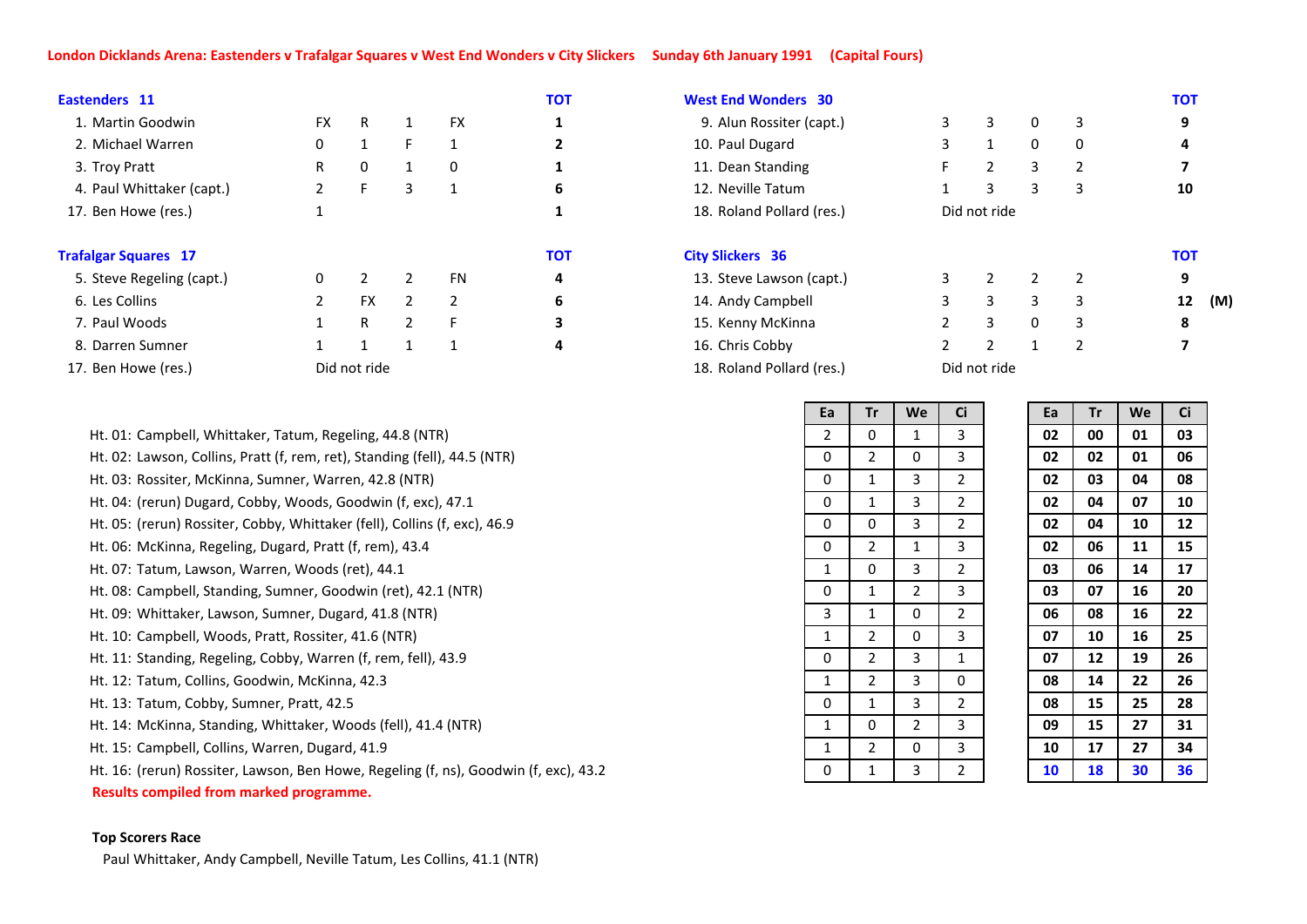|                                     |                |                |   |                |           | тот | <b>POS</b> |            |
|-------------------------------------|----------------|----------------|---|----------------|-----------|-----|------------|------------|
| 1. Joe Screen (England)             | $\overline{2}$ | 1              | 2 | $\overline{2}$ | 3         | 10  |            |            |
| 2. Dean Barker (England)            | FX             | F              | F | <b>FX</b>      | N         | 0   |            |            |
| 3. Bo Brhel (Czechoslovakia)        | F              | <b>FX</b>      | F | 1              | 2         | 3   |            |            |
| 4. Andy Campbell (England)          | 3              | 1              | 3 | 3              | 1         | 11  | 2nd        | (after RO) |
| 5. Jeremy Doncaster (England)       | 3              | 2              | 3 | 2              | 0         | 10  |            |            |
| 6. Alastair Stevens (England)       | F              | $\overline{2}$ | X | 2              | 1         | 5   |            |            |
| 7. Martin Dugard (England)          | 1              | <b>FX</b>      | 1 | 0              | 3         | 5   |            |            |
| 8. Neville Tatum (England)          | 2              | 0              | 2 | 2              | 2         | 8   |            |            |
| 9. Armando Castagna (Italy)         | 2              | 3              | 3 | 1              | 2         | 11  | 3rd        | (after RO) |
| 10. Zdenek Tesar (Czechoslovakia)   | 0              | 1              | 2 | 3              | <b>FX</b> | 6   |            |            |
| 11. Kelvin Tatum (England)          | 3              | 3              | 3 | 3              | 3         | 15  | 1st        |            |
| 12. Alun Rossiter (England)         | 1              | $\overline{2}$ | 1 | 3              | 3         | 10  |            |            |
| 13. Phillipe Berge (France)         | 1              | 0              | 0 | 1              | 0         | 2   |            |            |
| 14. Marvyn Cox (England)            | 3              | 3              | 1 | 1              | 2         | 10  |            |            |
| 15. Steve Lawson (England)          | 2              | 2              | 2 | 0              | 1         | 7   |            |            |
| 16. Kenny McKinna (Scotland)        | X              | 3              | 1 | F              | <b>FX</b> | 4   |            |            |
| 17. Roland Pollard (res.) (England) | F              |                |   |                |           | 0   |            |            |
| 18. Ben Howe (res.) (England)       | Did not ride   |                |   |                |           |     |            |            |

**Heat details on next page...**